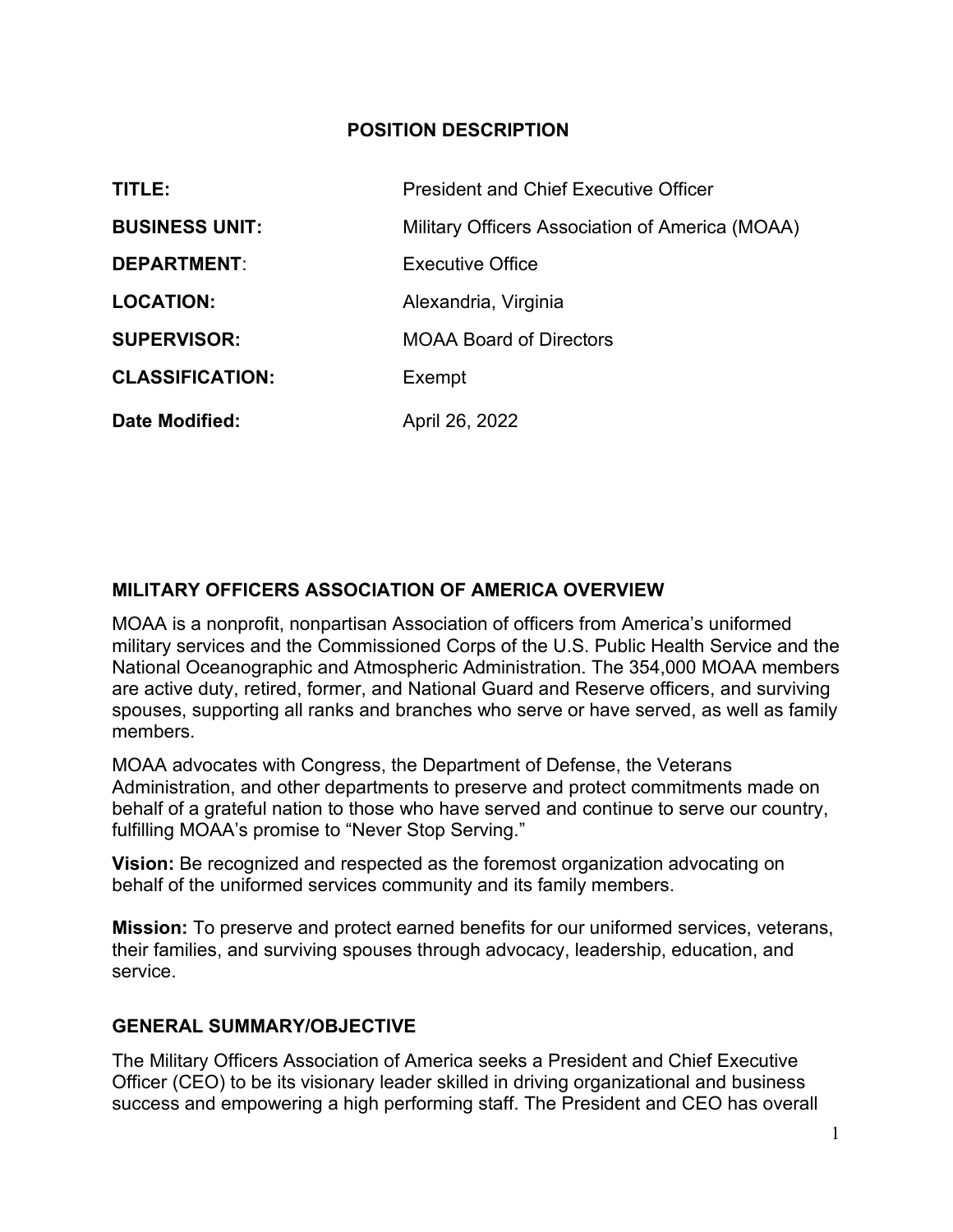management responsibility for an organization with a \$30 million annual budget and 85 employees.

The President and Chief Executive Officer is responsible for providing strategic and operational leadership of the Association by working with the Board of Directors and the professional MOAA staff. The President and CEO establishes short and long-range goals, strategies, plans and policies that enable the Association to effectively influence legislation and government policies affecting the military and veteran communities.

Combining inspirational leadership and sophisticated management abilities, the President and CEO will advance the organization in terms of staff and technological capabilities, processes, financial viability, impact, and culture. This includes developing relationships with a broad range of key constituent groups to enhance MOAA's image and impact with its members, federal government Executive and Legislative branch officials, and other key audiences. Working closely with the organization's executive team, the President and CEO will inspire innovation and ensure the organization is resourced to advance its mission.

The President and CEO reports directly to the MOAA Board of Directors.

This full-time permanent position becomes available January 4, 2023.

## PRINCIPAL DUTIES AND RESPONSIBILITIES:

- 1. Provide strategic Leadership and Organizational Management that motivates the 85-person MOAA staff. Oversee overall daily operations, program development and delivery, advocacy and government relations, growing membership, member services, generating revenue, fundraising, marketing, and stewardship of financial, human, information, and infrastructure resources.
- 2. Provide oversight, management, and fundraising of MOAA's two subsidiary organizations: The MOAA Foundation and the MOAA Scholarship Fund.
- 3. Directly lead the legislative and advocacy objectives with the Congress, the Department of Defense, the Veterans Administration, and other cabinet offices.
- 4. Maintain effective working relationships with the leaders of MOAA's council and chapter affiliates and promote support for MOAA's national objectives through the nationwide affiliate structure.
- 5. Provide thoughtful and visionary executive leadership that is inclusive, transparent, and empowering in a manner that supports and guides the organization's mission. Continually foster a culture that encourages collaboration between departments, promotes staff professional development, and recognizes and rewards positive contributions.
- 6. Inspire a business-oriented, professional, results-driven environment across the organization.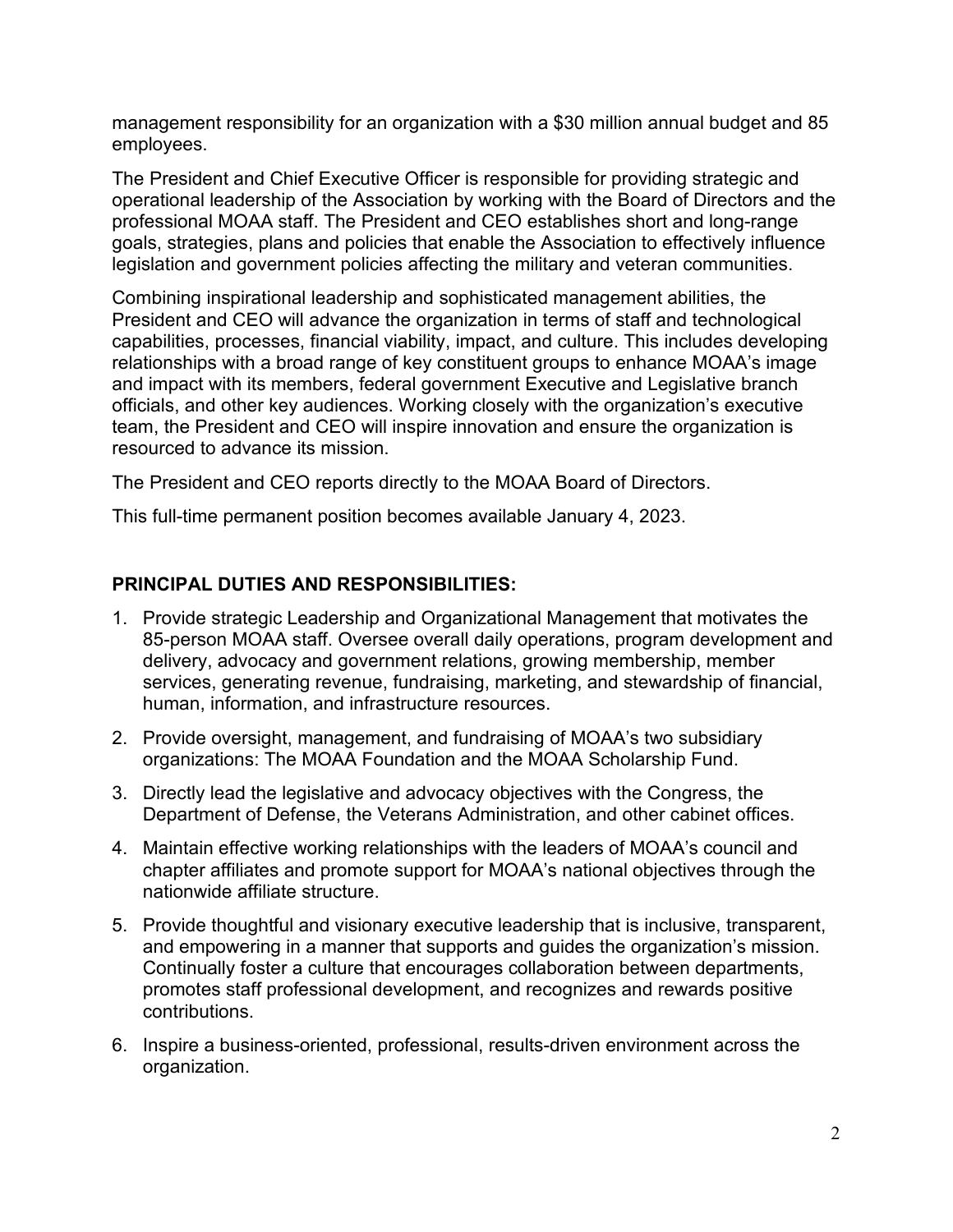- 7. Work collaboratively with the Board of Directors in implementing and improving the 5-year strategic plan.
- 8. Work closely and openly with the Board of Directors and its committees, ensuring ongoing communication of risks and issues, as well as successes. Present strategic options and plans for organizational success, and gain Board support and approval.
- 9. Serve as an ex-officio member of the MOAA Scholarship Fund and The MOAA Foundation Boards of Directors, the MOAA Board of Director's Executive Committee, and all standing Board committees.
- 10. Enhance and promote the reputation and image of MOAA, and act as the chief spokesperson for the Association.
- 11. The duties and responsibilities of this position require travel to further effective relationships with MOAA's council and chapter affiliates, advance MOAA's advocacy priorities, and represent MOAA before internal and external audiences.
- 12. Report on the state of the Association at each annual meeting of the membership.

### QUALIFICATIONS:

Candidates may emerge from military/uniformed services, government, industry, nonprofit, or foundation backgrounds and should possess the following Required and Desired qualifications:

#### Required:

- 1.Proven experience as a senior military/uniformed service officer, CEO, or Executive Director; or in a related position at a nonprofit, foundation, government, or industry organization.
- 2.Proven visionary strategic leadership across the range of business functions and systems, including strategic planning, strategic communications and information systems, budgeting, and human resources.
- 3.Excellent written, oral, and public speaking skills; a persuasive and passionate communicator with strong interpersonal and multidisciplinary project skills.
- 4.At time of application for this position, be a Member of the Military Officer Association of America.

### Desired:

- 1. A retired Flag or General Officer of the uniformed services.
- 2. Knowledge of national defense policies and compensation entitlements/benefits involving and impacting military and uniformed personnel, veterans, military families, and survivors.